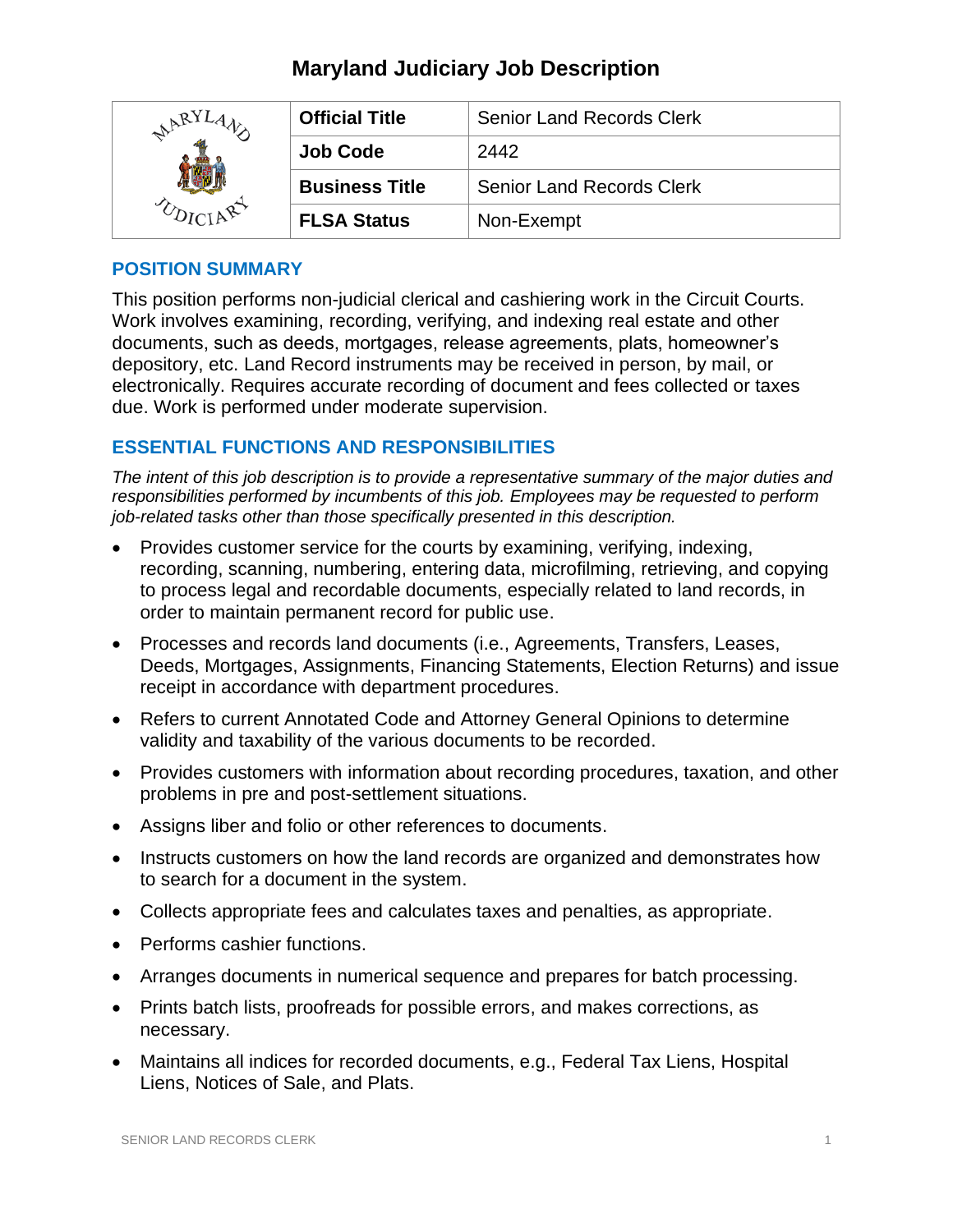# **Maryland Judiciary Job Description**

# **MINIMUM QUALIFICATIONS**

## **Education and Experience**

- High school diploma (or GED equivalent).
- Two (2) years of work experience in clerical/cashiering work involving fee collection and recording, verifying, or indexing real estate and other documents.

## **Note:**

- A Bachelor's Degree may substitute one (1) year of required work experience.
- A Paralegal/Associates Degree or 60 college credits may substitute one (1) year of required work experience.
- A Paralegal Certificate may substitute one (1) year of required work experience.

# **KNOWLEDGE, SKILLS, AND ABILITIES**

#### **Knowledge of:**

- Job related terminology, codes, comments, notations, orders, policies, procedures, rules, regulations, and laws.
- Personal Computers and software to include, but not limited to, Microsoft Office Suite.
- Court forms, practices, procedures, protocols, systems, and equipment required to support the specialized work of the assigned unit(s).
- Instrument codes and instrument-specific indexing procedures.

## **Skill in:**

- Applying job-related terminology, codes, policies, procedures, rules, regulations, and laws.
- Examining legal property documents.
- Communicating information effectively.
- Analyzing records, reports, and other business documents and noting details and facts pertinent to this assignment.

## **Ability to:**

- Use standard office and business equipment including, but not limited to, personal computers, word processing, spreadsheets, database software, copier, microfilm machine, register, scanner, fax machine, etc.
- Operate special duplication equipment, typewriter, time/date document liber/folio, adding machine, numbering, and scanners.
- Calculate figures and amounts such as discounts, interest, commissions, proportions, and percentages.
- Interpret, apply, and follow a variety of written or verbal instructions.